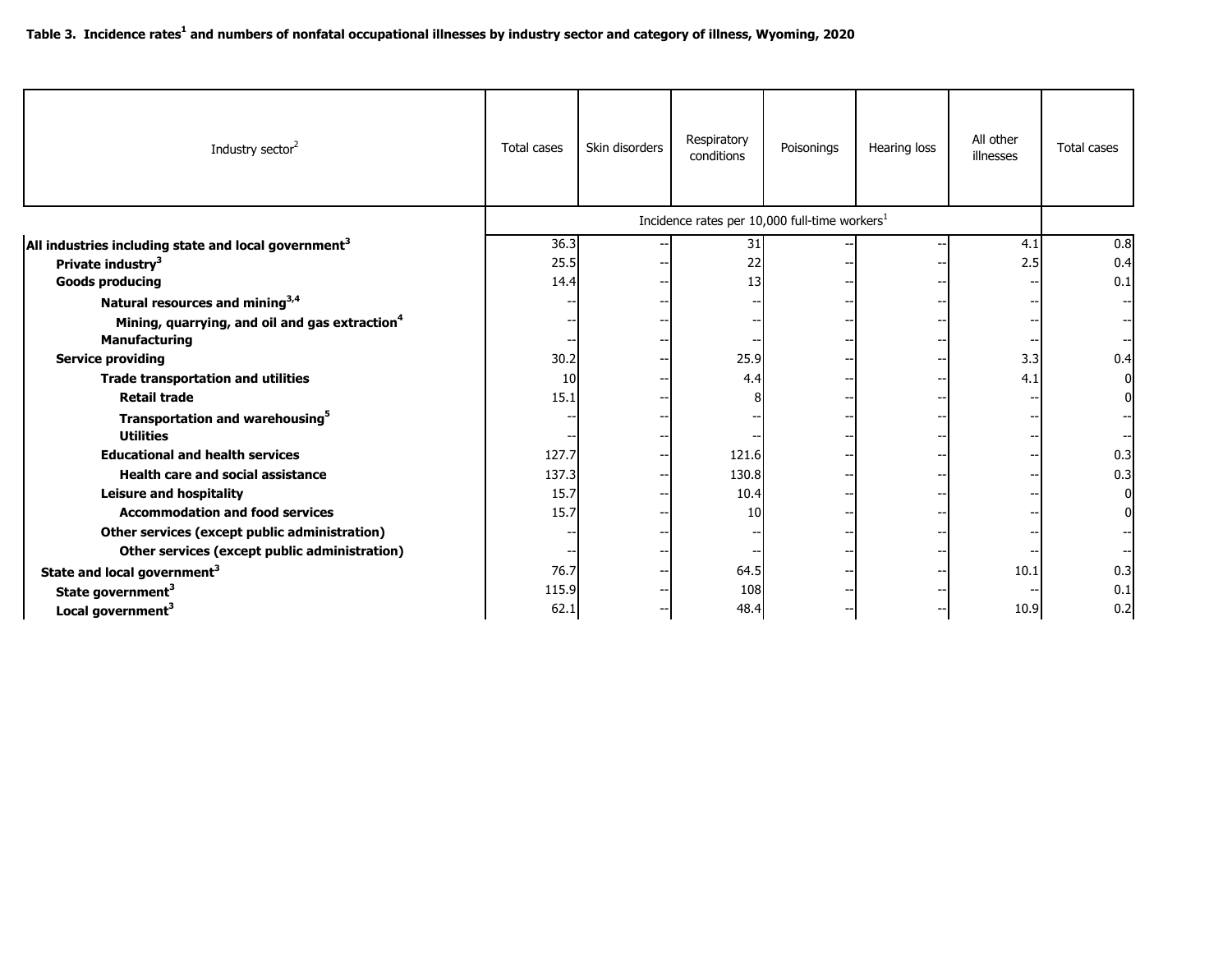1 Incidence rates represent the number of illnesses per 10,000 full-time workers and were calculated as: (N/EH) x 20,000,000 where:

 $N = number of illnesses$ 

- $EH$  = total hours worked by all employees during the calendar year
- 20,000,000 = base for 10,000 equivalent full-time workers (working 40 hours per week, 50 weeks per year).

<sup>2</sup>Data are coded using the North American Industry Classification System (NAICS). For more information on the version of NAICS used in this year, see our Handbook of Methods concepts page: https://

 $3$  Excludes farms with fewer than 11 employees.

4 Data for Mining (Sector 21 in the North American Industry Classification System) include establishments not governed by the Mine Safety and Health Administration (MSHA) rules and reporting, such as operators in coal, metal, and nonmetal mining are provided to BLS by the Mine Safety and Health Administration, U.S. Department of Labor. Independent mining contractors are excluded from the coal, Occupational Safety and Health Administration made to its recordkeeping requirements effective January 1, 2002; therefore, estimates for these industries are not comparable to estimates of other indus

5 Data for employers in railroad transportation are provided to BLS by the Federal Railroad Administration, U.S. Department of Transportation.

6 Data too small to be displayed.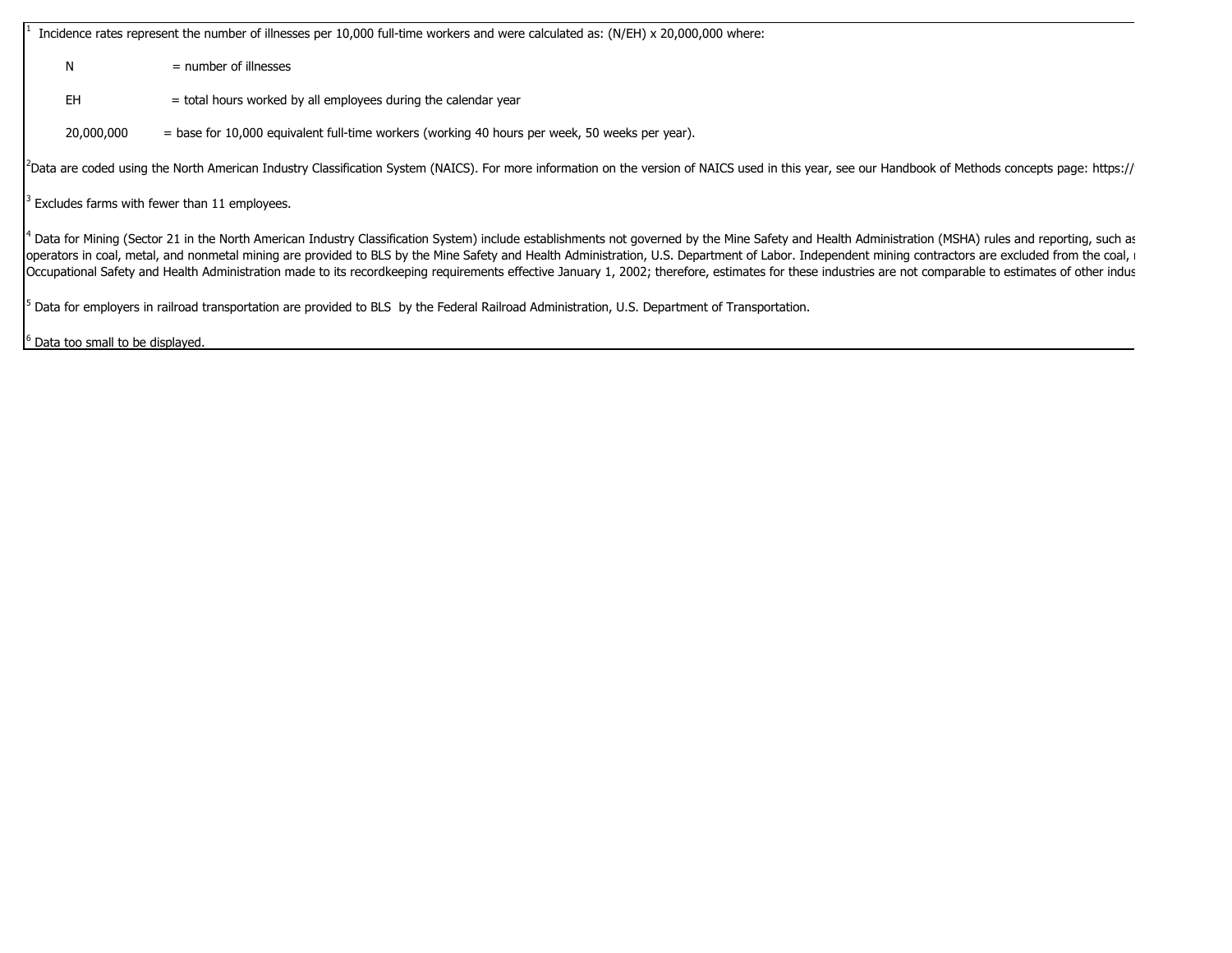| Skin disorders                    | Respiratory<br>conditions | Poisonings | Hearing loss | All other<br>illnesses |  |  |  |  |
|-----------------------------------|---------------------------|------------|--------------|------------------------|--|--|--|--|
| Numbers of illnesses in thousands |                           |            |              |                        |  |  |  |  |
|                                   | 0.7                       |            |              | 0.1                    |  |  |  |  |
|                                   | 0.4                       |            |              | 0                      |  |  |  |  |
|                                   | 0.1                       |            |              |                        |  |  |  |  |
|                                   |                           |            |              |                        |  |  |  |  |
|                                   |                           |            |              |                        |  |  |  |  |
|                                   |                           |            |              |                        |  |  |  |  |
|                                   | 0.3                       |            |              | $\mathbf 0$            |  |  |  |  |
|                                   | 0                         |            |              | 0                      |  |  |  |  |
|                                   | 0                         |            |              |                        |  |  |  |  |
|                                   |                           |            |              |                        |  |  |  |  |
|                                   |                           |            |              |                        |  |  |  |  |
|                                   | 0.3                       |            |              |                        |  |  |  |  |
|                                   | 0.3                       |            |              |                        |  |  |  |  |
|                                   | 0                         |            |              |                        |  |  |  |  |
|                                   | 0                         |            |              |                        |  |  |  |  |
|                                   |                           |            |              |                        |  |  |  |  |
|                                   |                           |            |              |                        |  |  |  |  |
|                                   | 0.3                       | --         |              | $\mathbf{0}$           |  |  |  |  |
|                                   | 0.1                       |            |              |                        |  |  |  |  |
|                                   | 0.2                       |            |              | 0                      |  |  |  |  |